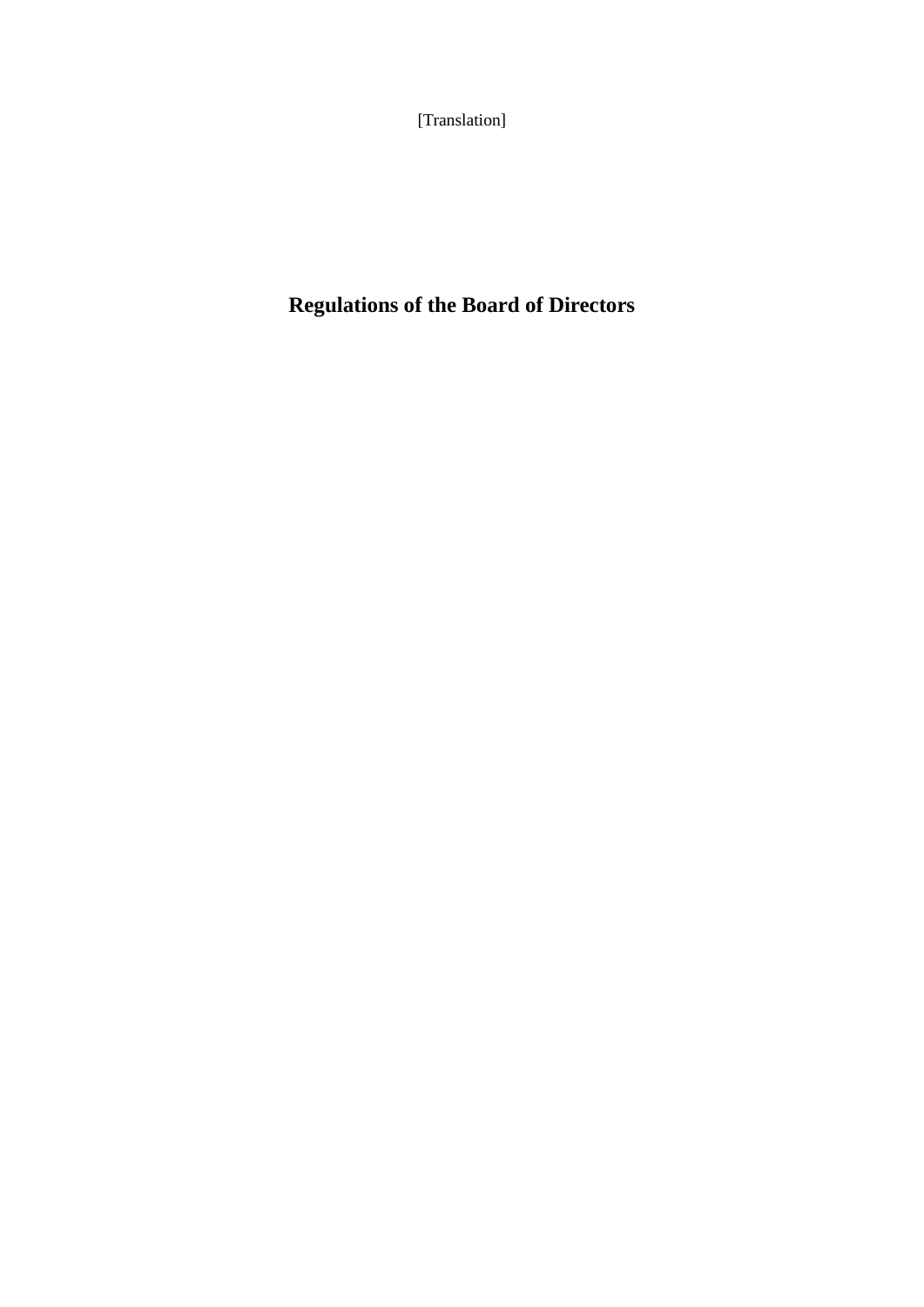#### **Chapter 1 General Provisions**

- Article 1 (Purpose)
- 1 These Regulations provide for the matters related to the Board of Directors of the Company, which is a Company with Nomination Committee, etc.
- 2 The matters related to the Board of Directors of the Company shall be governed by these Regulations, in addition to relevant laws and regulations, and the articles of incorporation of the Company.
- 3 Any questions that may arise with respect to the application of these Regulations shall be resolved by the Board of Directors.

Article 2 (Rights and Liabilities)

The Board of Directors shall make decisions on the following matters, and shall supervise the execution of duties by directors and executive officers.

- (1) Matters of the Company deemed as important pursuant to shareholders' meeting resolutions; and
- (2) Matters prescribed by laws and regulations or the articles of incorporation of the Company to be resolved by the Board of Directors.

Article 3 (Composition)

The Board of Directors shall be comprised of all directors of the Company.

Article 4 (Type and Holding of Meetings)

- 1 Board of Directors meetings shall be held as either ordinary meetings or extraordinary meetings of the Board of Directors.
- 2 Ordinary meetings of the Board of Directors shall be held immediately after the closing of a shareholders' meeting, and on dates determined by the Board of Directors in advance.
- 3 Extraordinary meetings of the Board of Directors shall be held from time to time as necessary.

### **Chapter 2 Convocation**

Article 5 (Convener)

- 1 A meeting of the Board of Directors shall be convened by a director nominated in advance by the Board of Directors. However, if the nominated director is unable to so act, any one of the other directors shall convene the meeting in accordance with the order previously determined by the Board of Directors.
- 2 Notwithstanding the preceding paragraph, the Chairman of each committee may convene a meeting of the Board of Directors on his/her own.

Article 6 (Convocation Notice)

1 The Convocation Notice of the meeting of the Board of Directors, a document that states the time, date, place, and the agenda of the meeting, shall be dispatched to each director at least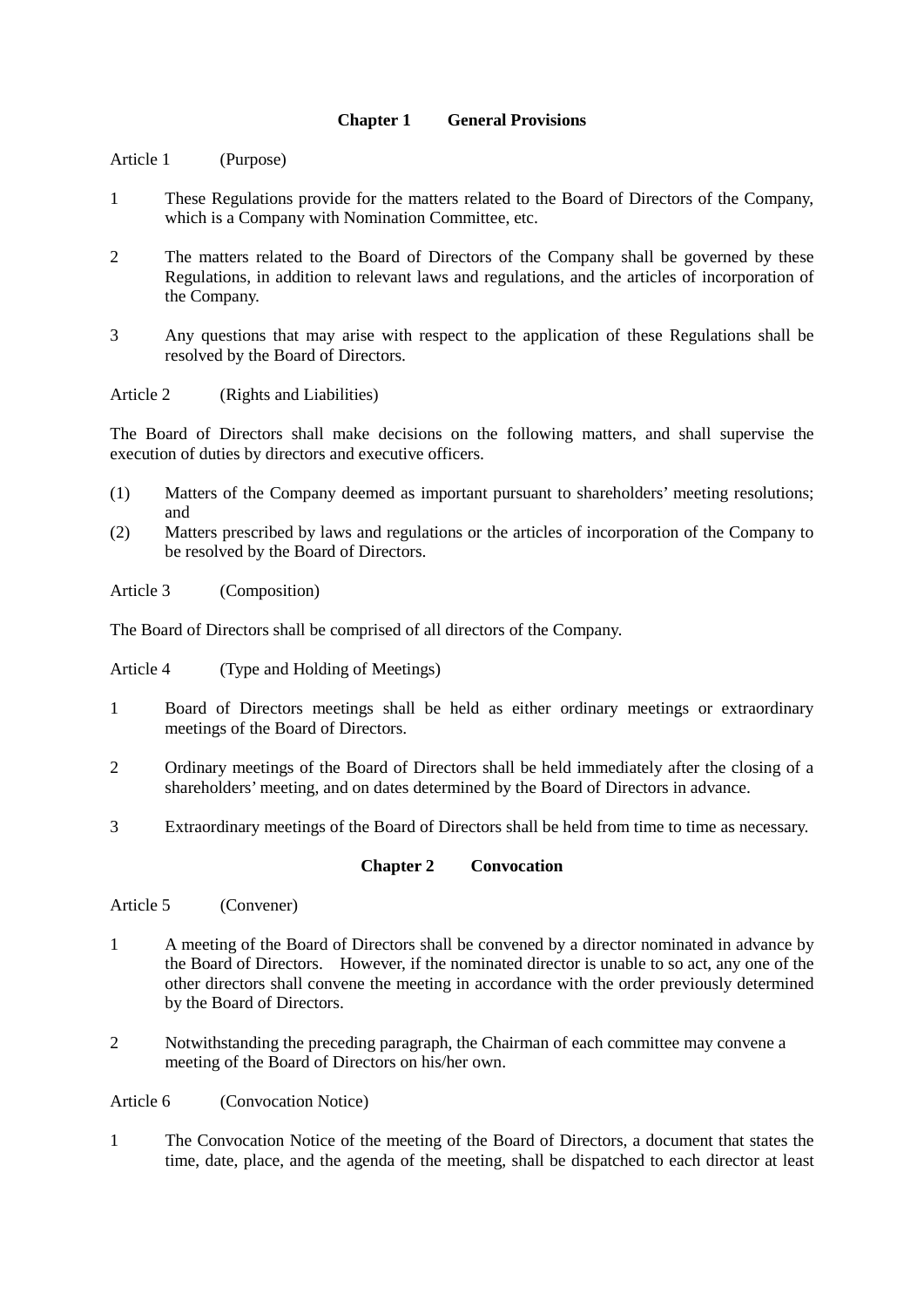three (3) days before the scheduled date of the meeting. However, this period may be shortened in case of emergency.

2 These convocation procedures may be omitted if the consent of all directors is obtained.

#### **Chapter 3 Items of Business**

Article 7 (Chairperson)

- 1 A director nominated in advance by the Board of Directors shall act as a chairperson at the meeting of the Board of Directors. However, if the director is unable to so act, any one of the other directors shall act as chairperson at the meeting in accordance with the order previously determined by the Board of Directors.
- 2 If the chairperson has a special interest in a resolution of a meeting of the Board of Directors, another director shall act as the chairperson thereof in the same manner as the preceding paragraph, only for the deliberation of such resolution.
- Article 8 (Voting)

Each director shall hold one (1) voting right at a meeting of the Board of Directors.

- Article 9 (Method of Resolution)
- 1 A resolution of a meeting of the Board of Directors shall be adopted by a majority of the directors present at the meeting where a majority of the Company's directors entitled to participate in the vote are present.
- 2 Directors who have a special interest in a resolution of a meeting of the Board of Directors shall not participate in the vote. In such a case, the number of those directors shall not be included in the number of the Company's directors as set forth in the preceding paragraph.
- 3 In cases where a director submits a proposal regarding a matter that is subject to a resolution of a meeting of the Board of Directors, if all directors (limited to those entitled to participate in the vote with respect to the matter) agree to the proposal in writing or by electromagnetic records, it shall be deemed that the resolution to approve the proposal at the meeting of the Board of Directors has been passed.
- 4 Directors may not exercise their voting rights by an agent.

Article 10 (Attendance of Other Person)

The Board of Directors may, if deemed necessary, allow a person other than a director to attend a meeting of the Board of Directors, and may seek his/her opinion or explanation.

Article 11 (Matters to Be Resolved)

The following matters are matters prescribed by laws and regulations or the articles of incorporation of the Company, and matters similar thereto. These matters shall be resolved by the meeting of the Board of Directors.

- (1) Matters relating to the management policy of the group
	- a. Enactment and revision or abolition of corporate mission
	- b. Determination of management vision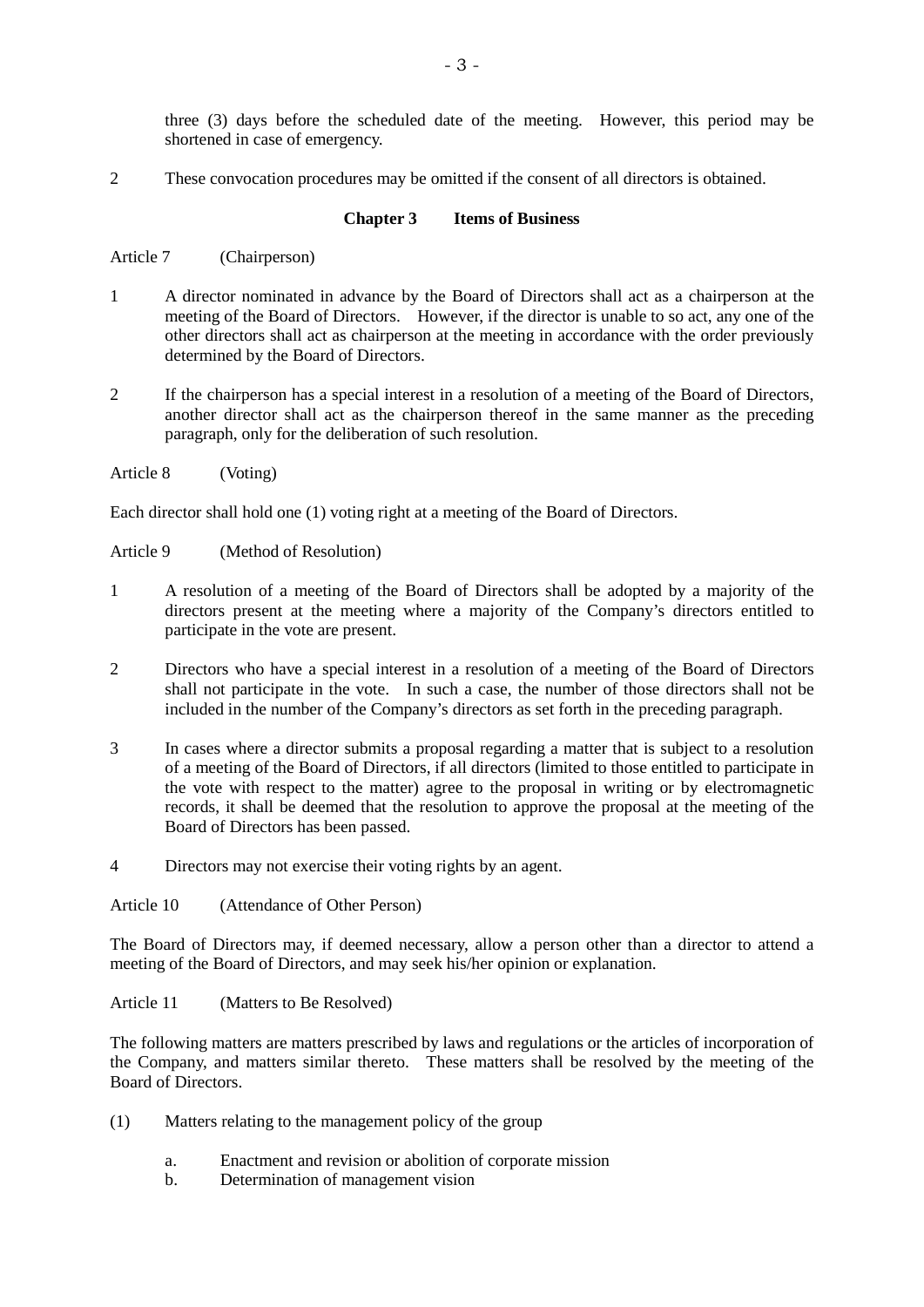- (2) Matters relating to the management plan of the group
	- a. Determination of long-term and mid-term management objectives and plans
	- b. Determination of yearly management objectives and plans
	- c. Determination of the quarterly budget and the settlement of accounts
- (3) Matters relating to the shareholders' meeting
	- a. Determination of convocation, time, date, and place of the shareholders' meeting
	- b. Determination of the agenda to be discussed at the shareholders' meeting, and the proposals and documents to be submitted thereto
	- c. Determination of the convener and the chairperson of the shareholders' meeting, and the orders thereof
	- d. Determination of matters relating to the voting forms
	- e. Determination of matters relating to the Internet disclosure of reference materials for the shareholders' meeting
- (4) Matters relating to accounting
	- a. Approval of balance sheets, profit and loss statements, statements of changes in shareholders' equity, individual explanatory notes, business reports, and annexed detailed statements thereof, and determination relating to the closing of accounts
	- b. Approval of consolidated financial statements
	- c. Determination of surplus dividends, the acquisition of treasury shares, and other matters set forth in Article 459, paragraph 1 of the Companies Act
- (5) Matters relating to directors and executive officers
	- a. Election and removal of members of each committee
	- b. Appointment and dismissal of executive officers, and election and removal of the representative executive officers
	- c. Election and removal of the chief executive officer (CEO) and the chief financial officer (CFO)
	- d. Allocation of duties of the executive officer and determination of the chain of control
	- e. Determination of the exemption of liability of directors and executive officers, pursuant the provisions of the articles of incorporation of the Company
	- g. Approval of competitive transactions by directors and executive officers, and transactions (including indirect transactions) between directors or executive officers and the Company
	- h. Approval of the concurrent holding of offices as officers of other companies by directors (excluding external directors) and executive officers
- (6) Matters relating to internal control
	- a. Determination of matters relating to audit committee staff
	- b. Determination of matters relating to securing the independence of audit committee staff from executive officers
	- c. Determination of matters relating to reports from executive officers and employees to the audit committee
	- d. Determination of matters relating to a system to secure the effectiveness of audits by the audit committee
	- e. Determination of matters relating to the preservation and control of information on the execution of duties by executive officers
	- f. Determination of matters relating to a system regarding risk management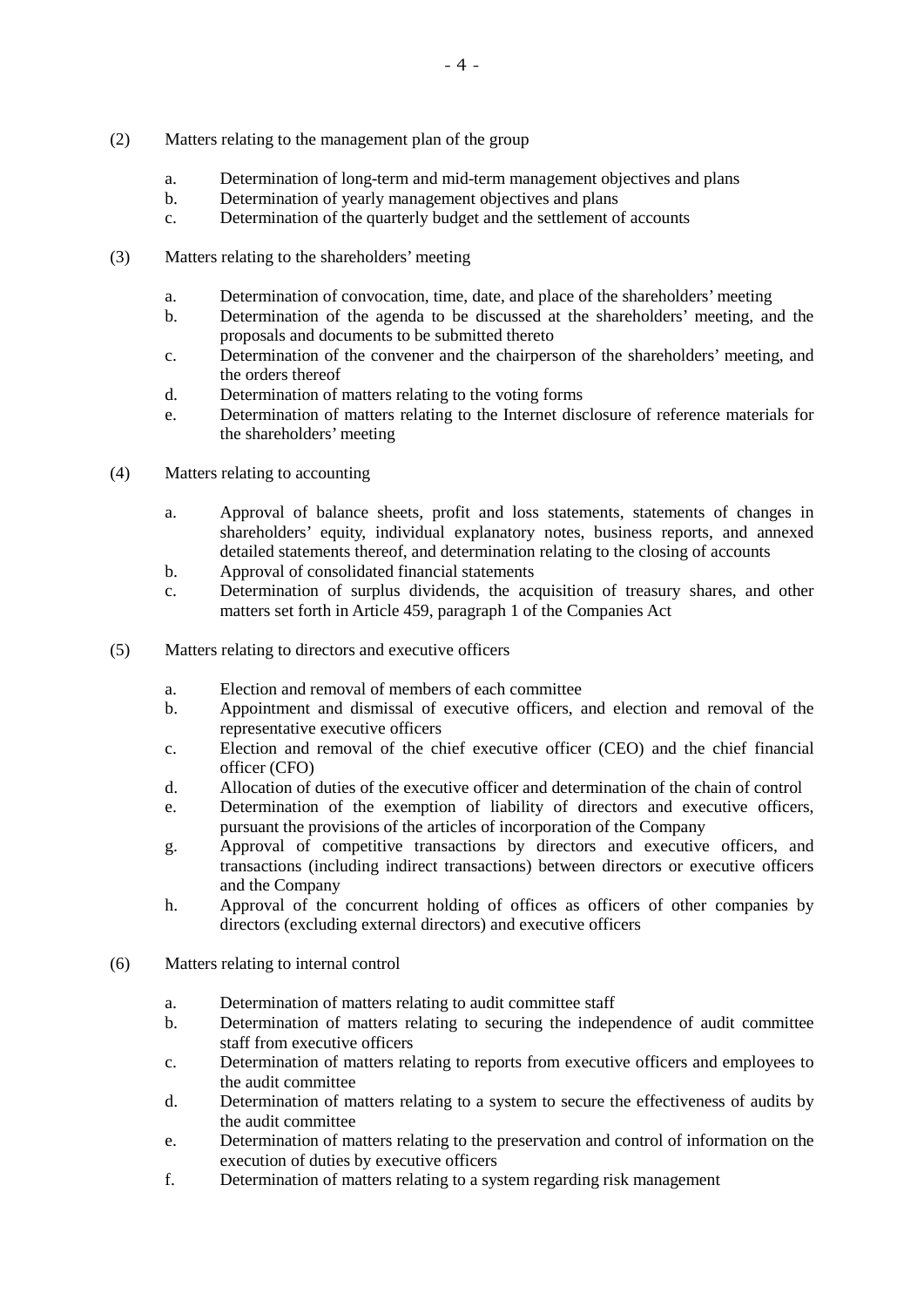- g. Determination of matters relating to a system to secure the efficiency of the execution of duties by executive officers
- h. Determination of matters relating to a system regarding compliance
- i. Determination of matters relating to a system to ensure the appropriateness of the duties of the group
- (7) Other matters
	- a. Determination of a record date regarding the shareholders register and substantial shareholders register
	- b. Enactment and revision or abolition of the Regulations of the Board of Directors, Share Handling Rules, rules for each committee and other important regulations and rules
	- c. Determination of matters relating to consolidated companies as set forth in related laws and regulations
	- d. Transactions with major shareholders as set forth in Article 163, paragraph 1 of the Financial Instruments and Exchange Act
	- e. Other matters to be determined pursuant to laws and regulations, the articles of incorporation of the Company, or resolutions of the meetings of the Board of Directors
- Article 12 (Reports of the Chairman of the Committee)
- 1 The chairman of each committee shall report the status of the execution of the duties of such committee to the Board of Directors, without delay.
- 2 The chairman of the audit committee shall report the following matters to the Board of Directors:
	- (1) In the case where the executive officer has conducted, or may conduct, any act that is not included in the purpose of the Company, or any other act that violate laws and regulations or the articles of incorporation of the Company and any act that is significantly unjustifiable, such fact
	- (2) Matters determined by the audit committee be important, among the results of the audit committee's audit of duties and audit of accounting
- Article 13 (Reports of Directors and Executive Officers)
- 1 Each executive officer shall report, on each occasion, the following matters regarding his/her responsible duties to the Board of Directors:
	- (1) Matters regarding the operations management of the group
		- a. The purchase of fundamental companies, the initiation and receipt of new business, and the abolition and assignment of fundamental business (if it is not the case where, due to simplified methods, etc., a resolution of the shareholders' meeting will be unnecessary, then a resolution of a meeting of shareholders will be needed regarding such matters, and Article 11, paragraph (3), item b. will be applied).
		- b. Matters relating to important fund procurement and operations
		- c. Details of the exercise of shareholders' rights on matters relating to the incorporation, capital increase and decrease, transfer of business, dissolution of fundamental subsidiaries and affiliates, and on matters that have a material effect on the management of other fundamental subsidiaries and affiliates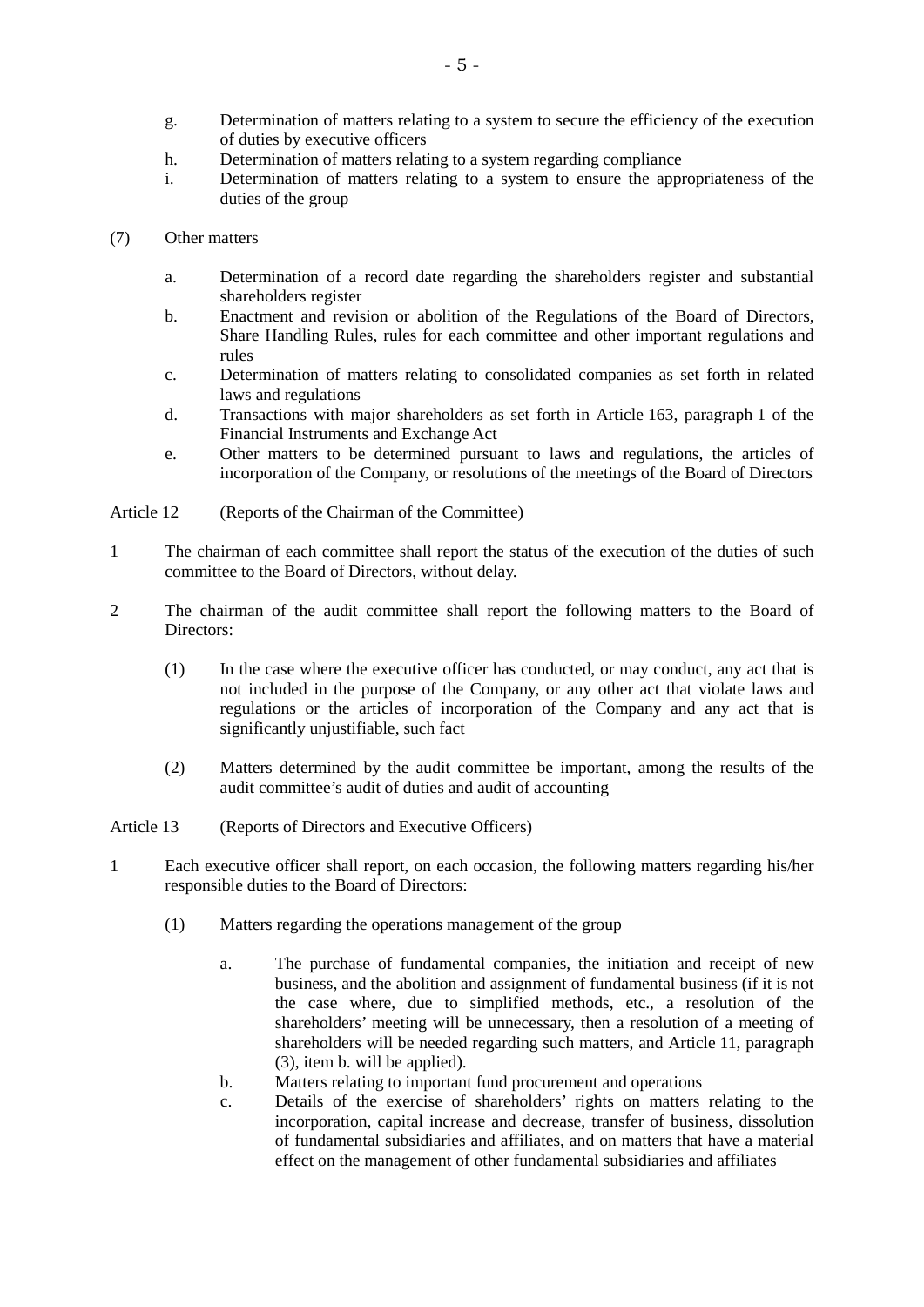- (2) Matters regarding shares and bonds
	- a. Issuance of shares for subscription and share splits
	- b. Issuance of bonds
	- c. Appointment and alternation of the shareholder register administrator and the affairs handling place thereof
- (3) Other matters
	- a. Matters regarding material disasters, pollution, litigation, and disputes
	- b. Matters that may violate laws and regulations, the articles of incorporation of the Company, or the Company's management policy
	- c. Additionally, the status and results of the execution of his/her duties based on the resolution of the Board of Directors
	- d. Additionally, matters approved to be necessary by the Board of Directors
- 2 Any director and executive officer who has conducted a competing transaction or a transaction with the Company (including indirect transactions) must report important facts regarding the transaction to the Board of Directors, without delay.

Article 14 (Handling in Case of Emergency)

For the matters to be resolved set forth in Article 11 of these Regulations, in case of emergency, the CEO may take contingency measures without the resolution of the Board of Directors, provided that such matters do not violate the laws and regulations or the articles of incorporation of the Company. However, in such a case, such measures must be reported in the next meeting of the Board of Directors, and approval by the Board of Directors must be obtained.

#### Article 15 (Secretariat)

- 1 The Board of Directors shall have a secretariat, who shall be appointed by the Board of Directors.
- 2 The secretariat of the Board of Directors shall perform the following tasks upon orders from the Board of Directors:
	- (1) Administrative procedures for convocation
	- (2) Acceptance and arrangement of proposals for discussion
	- (3) Distribution of materials relating to matters to be discussed
	- (4) Preparation and keeping of minutes
	- (5) Report of results to the directors
	- (6) Other affairs related to the operation of the Board of Directors

Article 16 (Minutes)

- 1 Regarding the proceedings of Board of Directors meetings, minutes providing an outline of the development of the proceedings and the results thereof, and other matters stipulated by laws and regulations shall be prepared, and the chairperson and all directors present at the meeting shall affix their respective signatures and seals thereto.
- 2 If a director stated objections to the resolution of the Board of Directors, this shall be stated in the minutes.
- 3 The minutes shall be kept at the head office of the Company for ten (10) years, and the inspection of such minutes shall be as provided for in laws and regulations.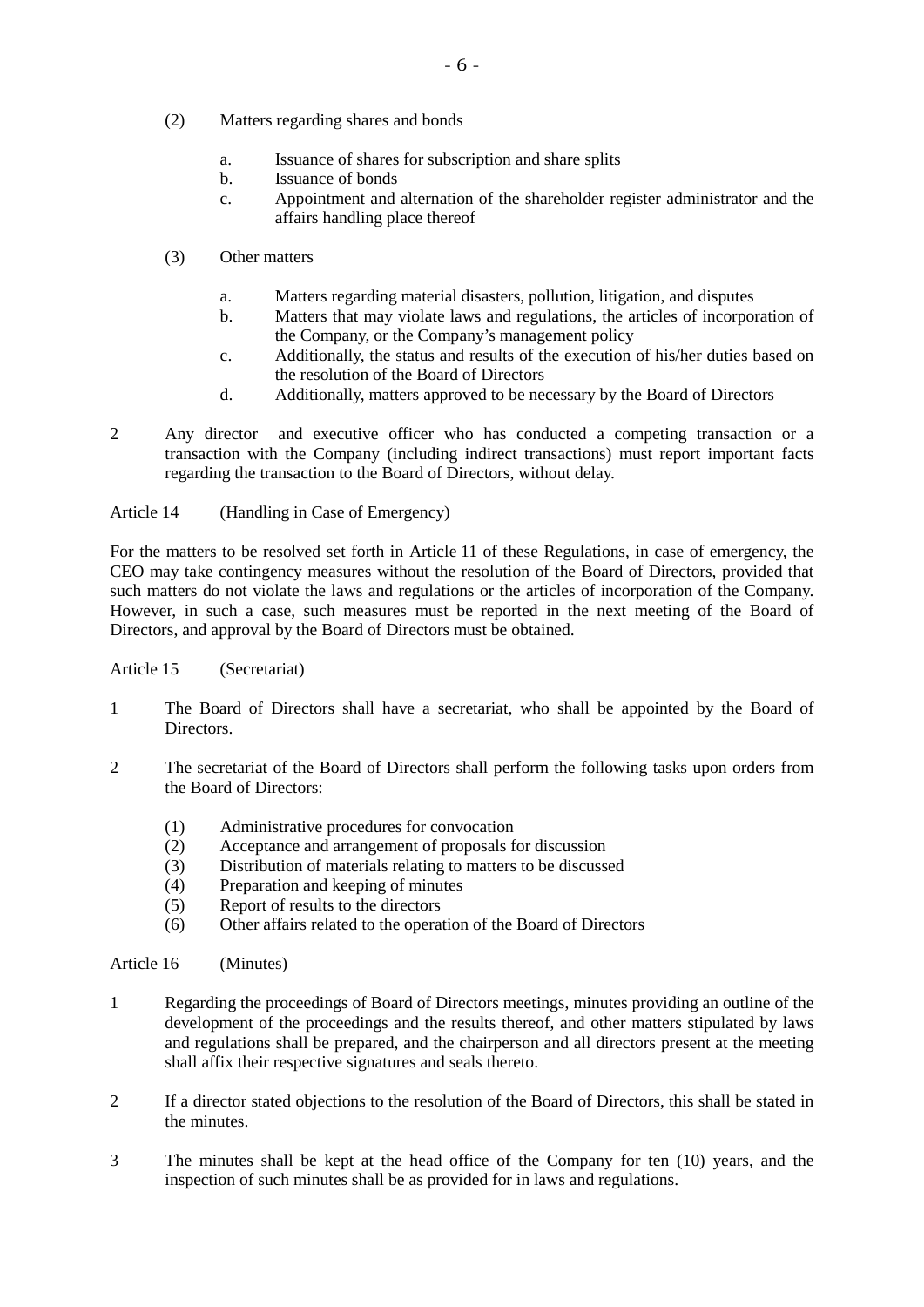## **Chapter 4 Other Matters**

Article 17 (Revision or Abolition of these Regulations)

Any revision or abolition of these Regulations shall be made by resolution of the Board of Directors.